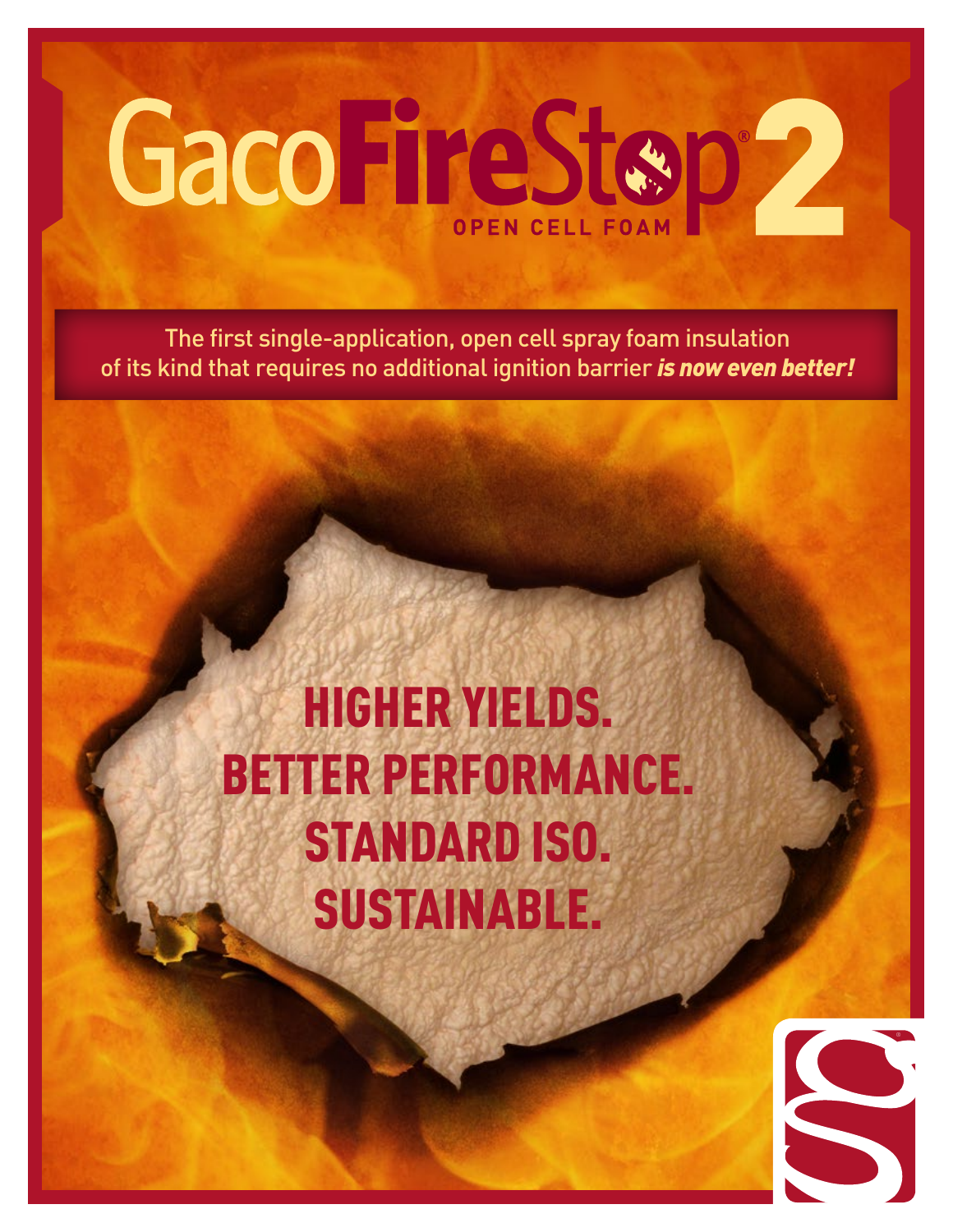### CONTRACTORS AND BUILDERS will appreciate everything GacoFireStop2 offers.





#### **CONTRACTORS**

- Higher Yields, Better Product Performance
- Standard ISO Reduces Handling Costs
- No Additional Ignition Barrier Needed
- Single Step Installation Saves Time and Money
- Quick, Easy Code Approval Reduced Legal Liability

#### **BUILDERS**

- No Additional Ignition Barrier Needed
- Improve Air Seal and R-Value
- Exceeds New Building Codes
- Save Money on HVAC Systems
- Sustainable High Bio-Renewable Content

#### **Save MORE time and money with GacoFireStop2.**

GacoFireStop2 is the first single-application open cell spray foam insulation of its kind that requires no additional ignition barrier. Say goodbye to lengthy, expensive, hard-to-inspect 2-step installation processes.

With GacoFireStop2, just one application is all it takes – and because it's easy for code officials to inspect and pass, contractors will be on and off the job fast, with reduced legal liability.

#### **GacoFireStop2 – now even better!**

This true half-pound foam provides higher yields for lower installed costs and improved sprayability and rise which saves time on the job. It also offers excellent adhesion and is easy to trim.

Because the fire retardant is now built into the product itself, GacoFireStop2 uses standard ISO, which greatly reduces your material handling costs.

Plus, GacoFireStop2 is sustainable – it contains high biorenewable content.





HIGHER YIELDS. BETTER PERFORMANCE. STANDARD ISO. SUSTAINABLE.

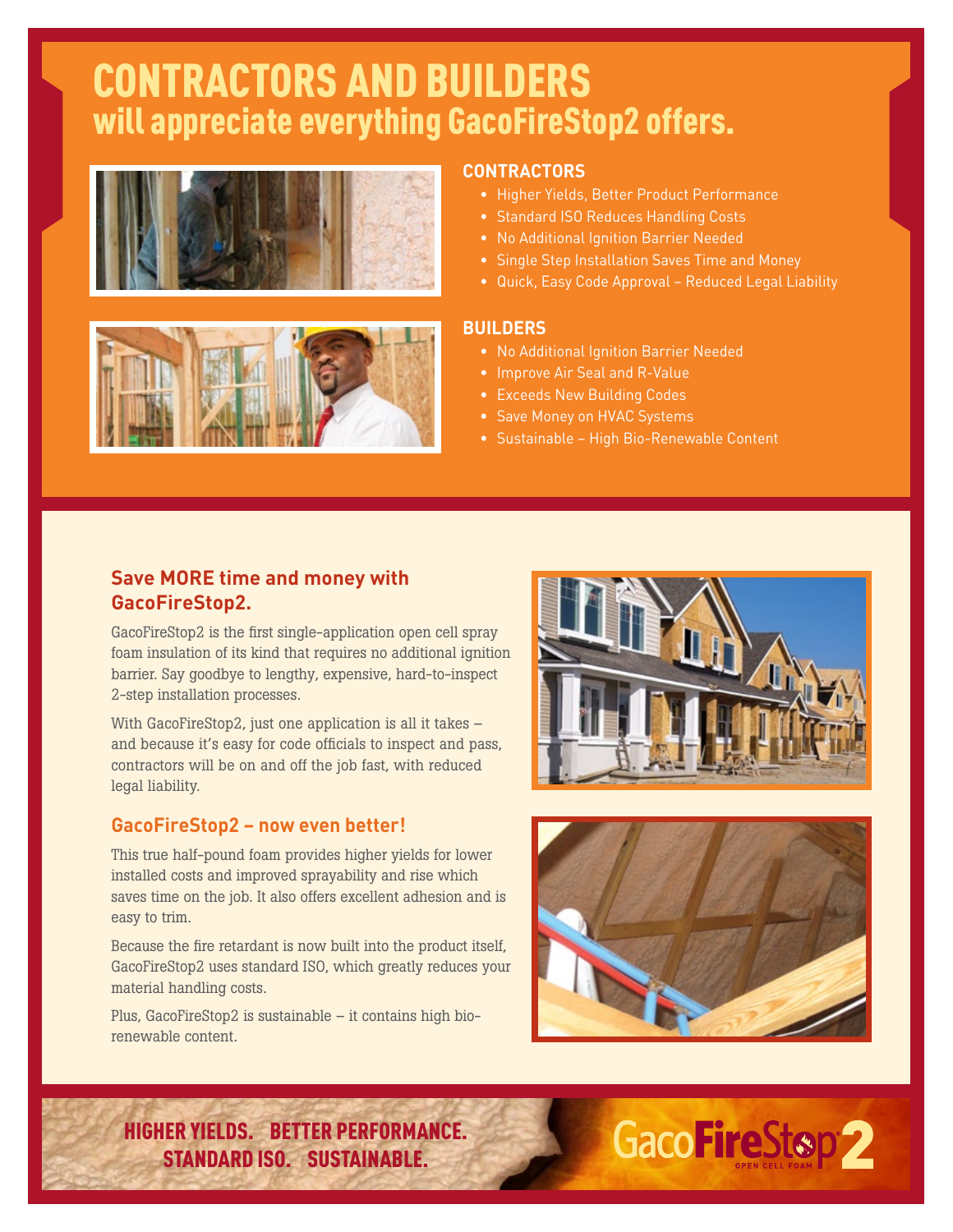#### **Does the work of two, in one single step.**

Other spray foam insulations require an ignition barrier coating, as a time consuming and costly second step, after spray foam insulation is installed in attics and crawl spaces. This involves a significant waiting period while the foam cures. Also, it is extremely difficult to measure and gauge the coverage of the additional ignition barrier coating.

With GacoFireStop2, the ignition barrier is part of the foam – it's built into the product itself. It can be left exposed in an attic or crawl space AND meet code requirements in just one single step.

#### **Tested, Certified + Easy to Inspect and Pass = Reduced Liability!**

GacoFireStop2 is AC377 Appendix X Approved, and independent 3rd party testing certifies it meets and exceeds all new building codes for installation in attics and crawl spaces, with no additional ignition barrier required. Its orange color is easily recognizable and it can be left exposed without the need to provide a required thickness of intumescent coating over the top of the foam – so it's easy for Code Officials to inspect and pass.

We've even taken testing to a new level – GacoFireStop2 has been tested at conditions beyond what is expected in most normal installations. GacoFireStop2 can be installed up to 18" thick in walls, floors and ceilings, and it passed the Air Impermeability test at just 1", whereas most opencell foams are tested at 3.5".

With GacoFireStop2, contractors can quickly move on to the next job without worrying about potential liability – and litigation – due to ignition barrier failure.

#### **Lasting comfort and value.**

Homeowners and building-owners will appreciate Gaco's Air Seal Advantage: a single, solid, energy-saving barrier that doesn't shrink, settle or sag over time.

GacoFireStop2 eliminates drafts and improves indoor air quality, reduces noise transfer to create a quieter environment, and the high R-value provides energy efficiency which helps lower energy bills throughout the life of the home.







HIGHER YIELDS. BETTER PERFORMANCE. STANDARD ISO. SUSTAINABLE.